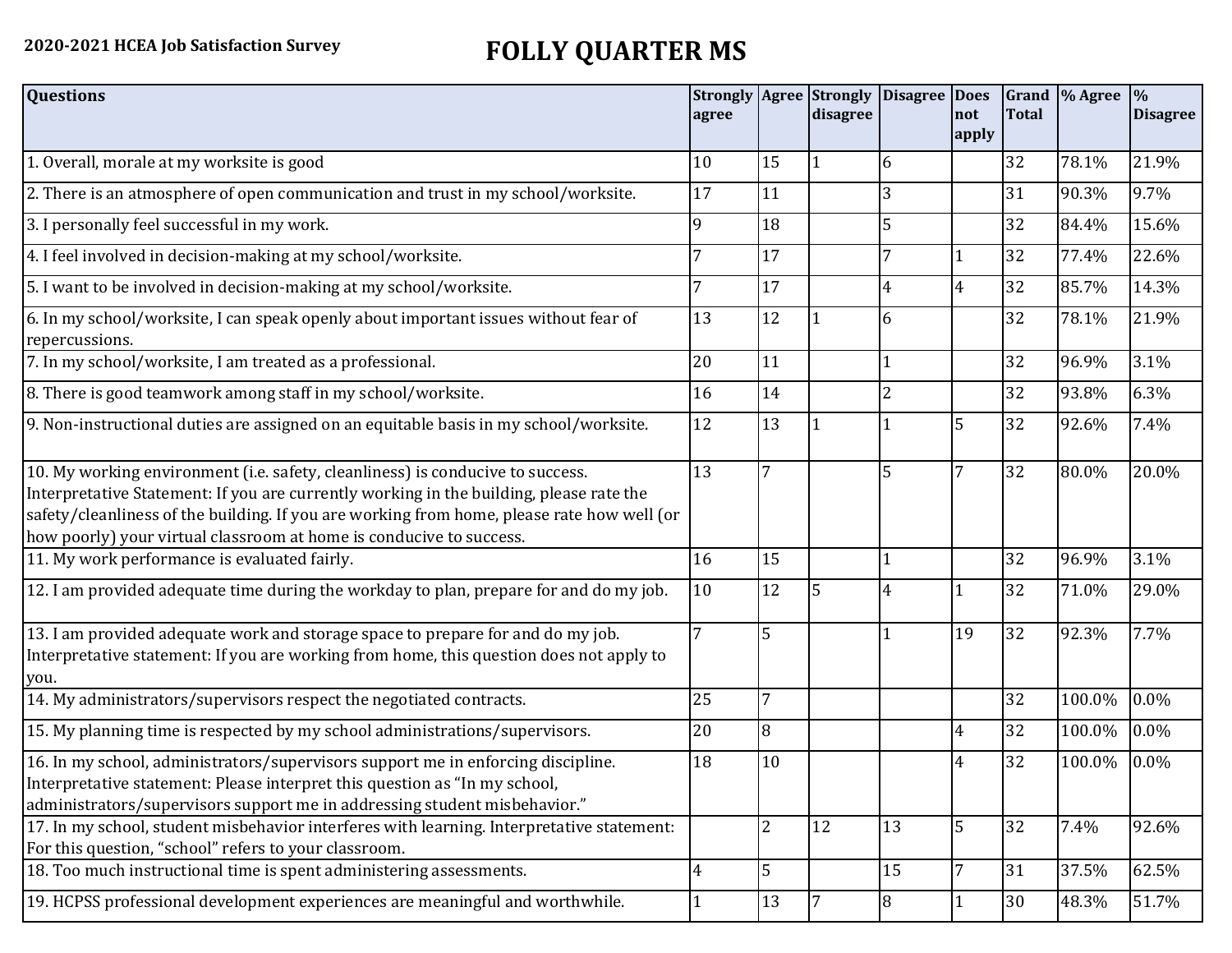## **2020-2021 HCEA Job Satisfaction Survey FOLLY QUARTER MS**

| 20. Increased workload has contributed to a decline in my morale.                                                                                          | 11          | 12             | $\vert$ 1       | 4  | $\overline{4}$ | 32 | 82.1%  | 17.9%   |
|------------------------------------------------------------------------------------------------------------------------------------------------------------|-------------|----------------|-----------------|----|----------------|----|--------|---------|
| 21. I am paid fairly.                                                                                                                                      |             | 16             | $\overline{4}$  | 11 |                | 32 | 53.1%  | 46.9%   |
| 22. I have confidence in the leadership exhibited by the HCPSS Superintendent.                                                                             |             | 18             | $\overline{3}$  | 11 |                | 32 | 56.3%  | 43.8%   |
| 23. I have confidence in the leadership exhibited by the Howard County Board of<br>Education.                                                              |             | 12             | 6               | 14 |                | 32 | 37.5%  | 62.5%   |
| 24. I have confidence in the leadership exhibited by the Howard County Education<br>Association (HCEA).                                                    | 12          | 16             |                 | 3  |                | 32 | 87.5%  | 12.5%   |
| 25. I feel that HCPSS offers me the possibility of advancing professionally in the field of<br>education.                                                  | 6           | 16             |                 | 9  | 1              | 32 | 71.0%  | 29.0%   |
| 26. In my position, I receive appropriate and adequate support and training.                                                                               | 8           | 19             | 11              | 4  |                | 32 | 84.4%  | 15.6%   |
| 27. During this current school year, I have experienced harassing behavior from<br>colleagues.                                                             |             |                | 26              | 4  |                | 32 | 3.2%   | 96.8%   |
| 28. During this current school year, I have experienced harassing behavior from<br>administrators/supervisors.                                             |             |                | 28              | 4  |                | 32 | 0.0%   | 100.0%  |
| 29. During this current school year, I have experienced harassing behavior from parents.                                                                   | 3           | 9              | 11              | 9  |                | 32 | 37.5%  | 62.5%   |
| 30. At my school I spend most of my PIP time on non-instructional activities.                                                                              |             | $\overline{2}$ | $7\overline{ }$ | 14 | 9              | 32 | 8.7%   | 91.3%   |
| 31. At my school our administrator includes time during PIP for teacher-initiated<br>collaboration.                                                        | 9           | 14             |                 |    | 8              | 32 | 95.8%  | 4.2%    |
| 32. In my school, I spend too much time in meetings.                                                                                                       |             | 4              | l8              | 18 | $\overline{c}$ | 32 | 13.3%  | 86.7%   |
| 33. In my school, there is adequate support for special education students.                                                                                | 6           | 14             |                 | 7  | 5              | 32 | 74.1%  | 25.9%   |
| 34. My administrator/supervisor provides people working from home with flexibility in<br>their workday.                                                    | 16          | 14             |                 |    | $\mathbf{1}$   | 31 | 100.0% | $0.0\%$ |
| 35. My administrator/supervisor has reasonable expectations of workload for staff while<br>in virtual learning.                                            | 21          | 8              |                 | 2  |                | 31 | 93.5%  | 6.5%    |
| 36. Students have adequate technology and tools (hardware/software/connectivity) to<br>participate in virtual learning.                                    | 6           | 18             |                 | 5  | $\overline{c}$ | 31 | 82.8%  | 17.2%   |
| 37. Staff have adequate technology hardware (e.g. computers, document cameras, other<br>technology hardware) to meet the requirements of virtual learning. |             | 23             |                 |    |                | 31 | 77.4%  | 22.6%   |
| 38. HCPSS has provided the software I need to do my job and collaborate with colleagues.                                                                   | 7           | 18             | 11              | 5  |                | 31 | 80.6%  | 19.4%   |
| 39. The software and online services provided by HCPSS to do my job are difficult and/or<br>time-consuming to use.                                         | $ 3\rangle$ | 11             | 1               | 14 | 2              | 31 | 48.3%  | 51.7%   |
| 40. In my class, I feel that students are engaged in virtual learning                                                                                      |             | 15             | 2               |    | 6              | 31 | 64.0%  | 36.0%   |
|                                                                                                                                                            |             |                |                 |    |                |    |        |         |